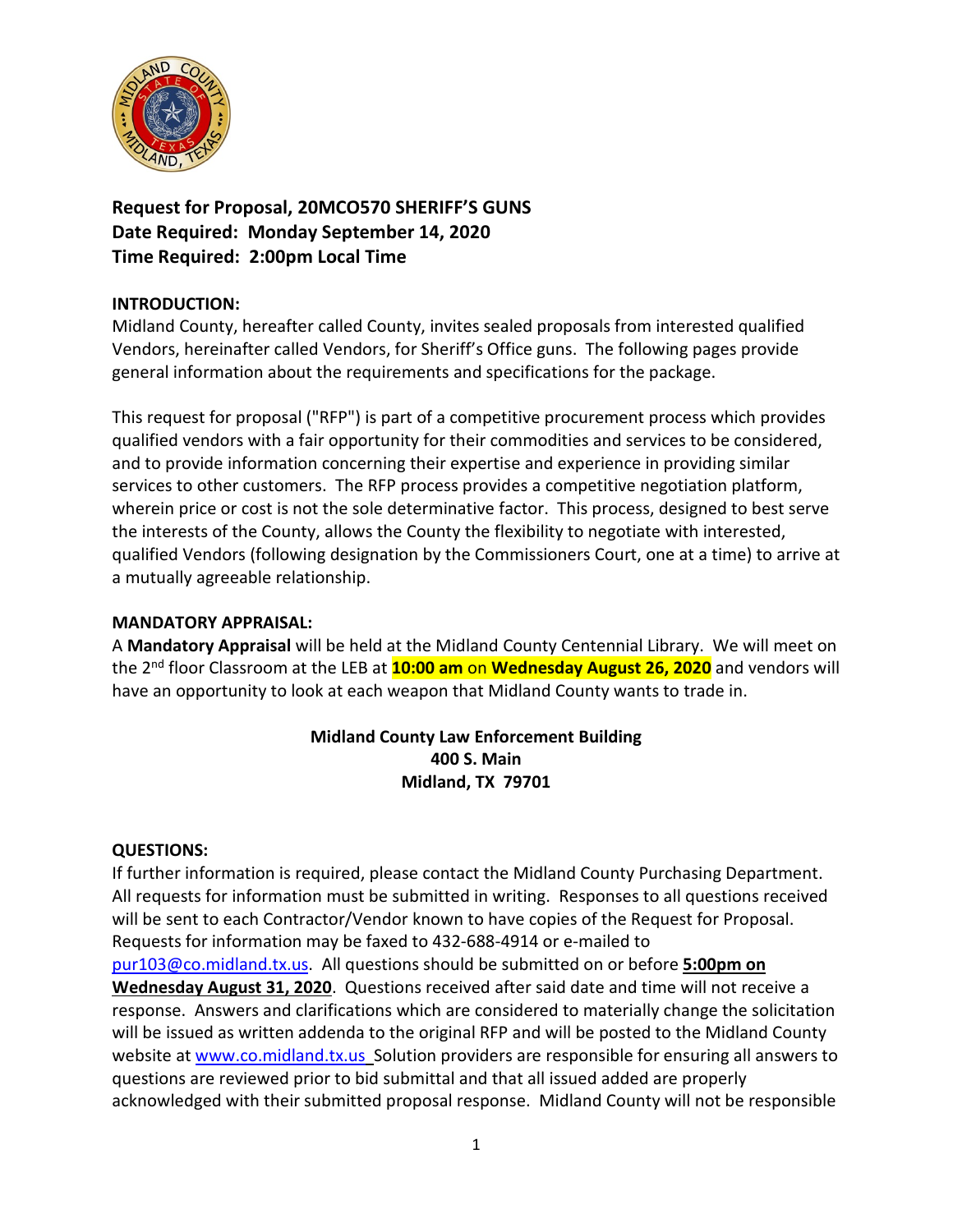for any verbal exchange between the vendor and an employee of Midland County.

## **COPIES AND RECEIPT:**

Please submit one (1) original, three (3) copies, and an electronic copy on USB drive of the proposal. **An executed copy of the Proposal Affidavit SIGNED AND NOTARIZED (Page 7) must be included in each submission.** Please note that if no Proposal Affidavit is included, the response will be rejected. Midland County is exempt from all state and federal taxes. Tax exempt certificates are available upon request.

All responses should be submitted in a sealed envelope, marked on the outside**,** 

# **20MCO570 SHERIFF'S GUNS \_\_\_\_\_\_\_\_\_\_\_\_\_\_\_\_\_\_\_\_\_\_\_\_**

**Company Name**

Responses must be received by **2:00pm Local Time on Monday September 14, 2020.** Late proposals will be rejected and returned without being opened. The clock in the Purchasing Agent's office is the official time piece for this submission. If interested, Contractors may use mail or express systems to deliver their proposal to the Purchasing Department; they should ensure that they are tendered to the carrier in plenty of time to reach the Purchasing Department by the time and date required. Facsimile transmitted proposals shall not be accepted.

**SUBMISSION LOCATION:** All bids which are mailed, shipped, delivered, etc. should be addressed as follows:

# **Midland County Purchasing Department**

Midland County Courthouse Attention: Kristy Engeldahl, Purchasing Agent 500 N. Loraine Street, Suite 1101 Midland, Texas 79701

#### **DOCUMENTATION SUBMISSION:**

The respondent must submit all required documentation. Failure to provide requested information may result in rejection of the proposal.

## **ALTERATION OF PROPOSAL:**

A proposal may be altered, modified or amended by a Vendor at any time, prior to the time and date set forth above as the submission deadline. Alterations, modifications or amendments to a proposal must be made in the offices of the Purchasing Department. Any interlineations, alteration or erasure made on a proposal before the submission deadline must be initialed by the signer of the proposal, guaranteeing authenticity. A proposal may not be altered, modified or amended after the submission deadline.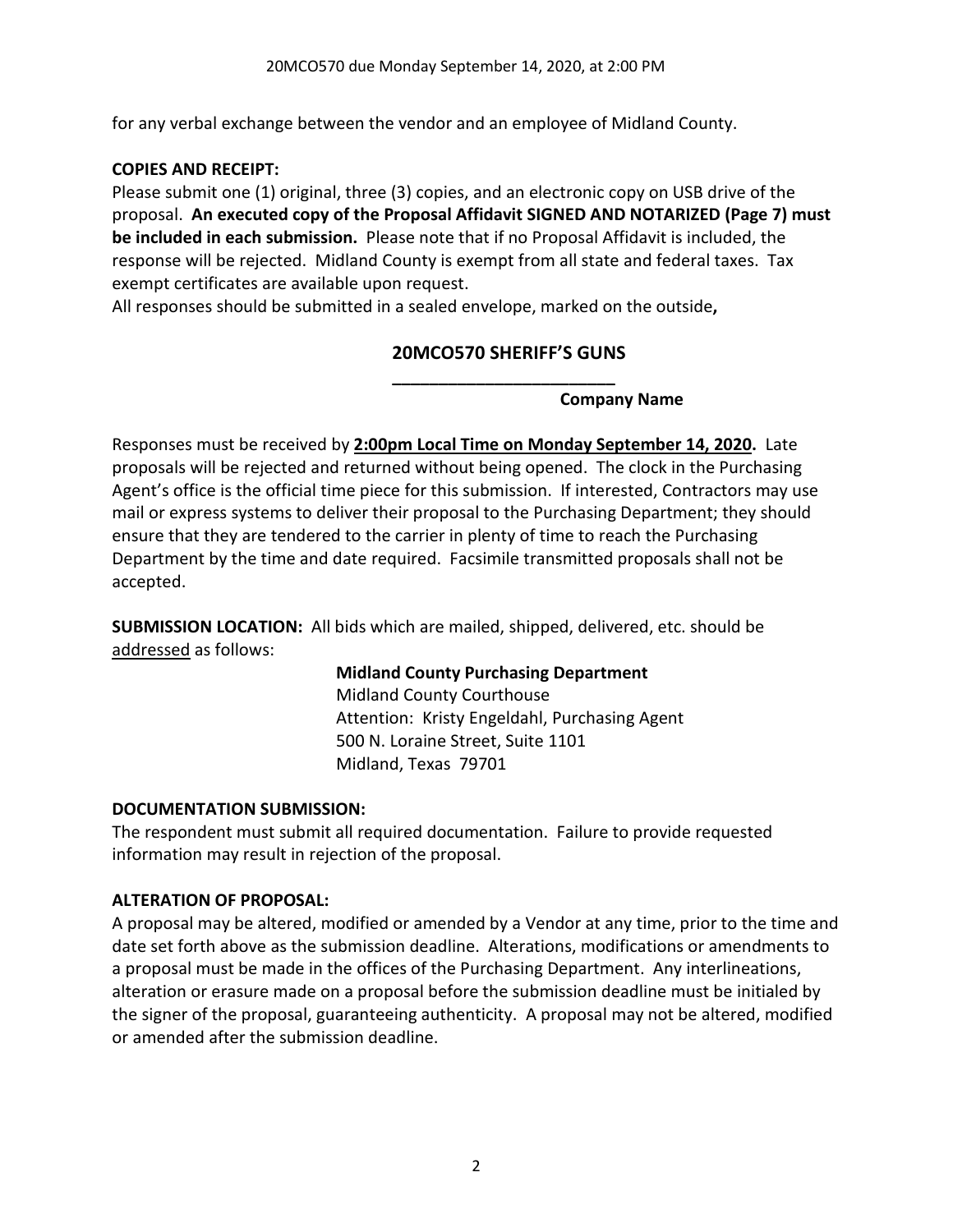### **WITHDRAWAL:**

A proposal may not be withdrawn or canceled by the respondent for a period of sixty (60) days following the date designated for the receipt of proposals, and respondent so agrees upon submittal of their proposal.

### **CONFLICT OF INTEREST:**

No public official shall have interest in this contract, in accordance with Vernon's Texas Codes annotated Local Government Code Title 5, Subtitle C, Chapter 171. Vendor is required to sign affidavit form included in Proposal documents.

## **SILENCE OF SPECIFICATIONS:**

The apparent silence of these specifications as to any detail of the apparent omission from it of a detailed description concerning any point, shall be regarded as meaning that only the best commercial practices are to prevail. All interpretations of these specifications shall be made on the basis of this statement.

## **CONFIDENTIALITY:**

Contents of the proposals will remain confidential until the contract is awarded. At that time the contents will be made public under the Texas Public Information Act; except for any portion of a proposal which has been clearly marked as a trade secret or proprietary data (the entire proposal may not be so marked). Proposals will be opened, and the name of the firm submitting the proposal read aloud, acknowledged, at **2:05pm on Monday September 14, 2020**, in the Purchasing Department Conference Room located in the Midland County Courthouse, Suite 1101. All respondents or other interested parties are invited to attend the opening.

Vendors are hereby notified that the Owner strictly adheres to all statutes, court decisions, and opinions of the Texas Attorney General with respect to disclosure of public information.

## **ADDITIONAL INFORMATION AND DEMONSTRATION, NEGOTIATIONS:**

Prior to award, selected Vendors may be asked to provide further information concerning their proposal, up to and including presentations/demonstrations. The Midland County Commissioners Court reserves the right to reject any and all proposals or waive formalities as deemed in the best interests of Midland County. The County may also enter into discussions and revisions of proposals after submission and before award for the purpose of obtaining the best and final offer, and to accept the proposal deemed most advantageous to Midland County.

This request for proposal (RFP) is part of a competitive procurement process which is designed to best serve the interests of the County in obtaining complicated commodities and/or services. It also provides interested Contractors with a fair opportunity for their goods and services to be considered. The RFP process is designed to be a competitive negotiation platform, where price is not required to be the sole determinative factor. Also, the County has the flexibility to negotiate with interested vendors (one at a time) to arrive at a mutually agreeable relationship. Negotiations will be arranged with vendors in a hierarchal order, starting with the vendor selected as the primary. If a contract cannot be negotiated, negotiations will, formally and in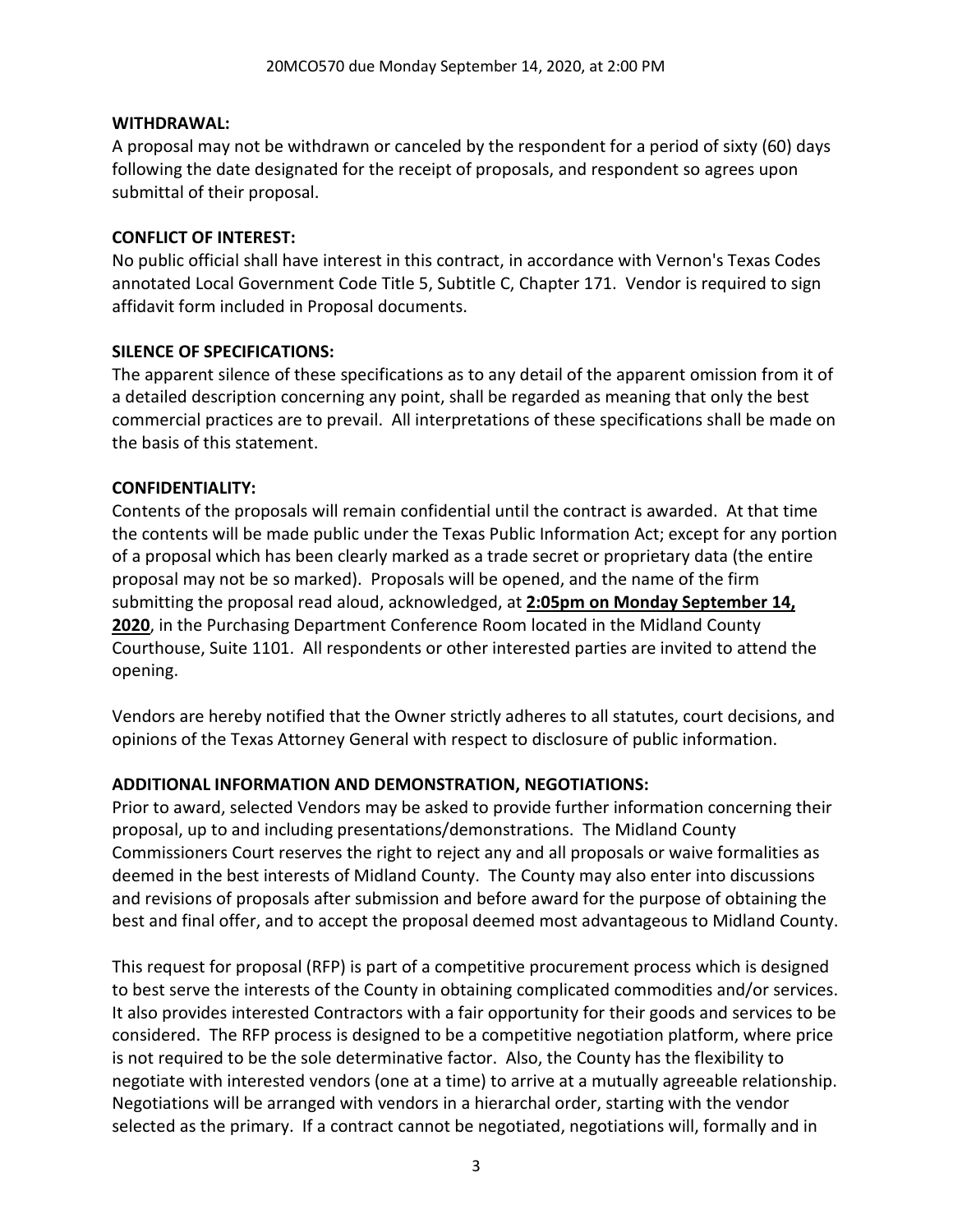writing, end with that Vendor and proceed to move to the second vendor, and so forth until a contract is negotiated.

## **RIGHTS OF THE CONTRACTING AUTHORITY:**

Midland County reserves the right to withdraw this RFP at any time and for any reason. Midland County also has the right to terminate its selection process at any time and to reject all responses, or all proposals. Receipt of the proposal materials by Midland County or submission of a proposal to Midland County confers no rights upon the vendor nor obligates Midland County in any manner.

All costs associated with the preparation or submittal of proposals shall be borne by the vendor, and no cost shall be sustained by Midland County.

## **ORAL COMMITMENT:**

Vendors should clearly understand that any verbal representations made or assumed to be made during any discussions held between representatives of a vendor and any Midland County personnel or official are not binding on Midland County.

## **WAIVER OF CLAIMS:**

Submission of a proposal indicates Vendor's acceptance of the evaluation technique and Vendor's recognition that some subjective judgments must be made by the County during the determination of qualification.

#### **SELECTION CRITERIA:**

Price is a primary consideration; however, it is not the only consideration to be used in the selection. The product and/or service to be provided is also of major importance. Midland County will require that the successful vendor provide a representative for all County related business, including fitting, warranty, and billing of said product and/or service.

#### **ORDINANCES AND PERMITS:**

The Contractor/Vendor agrees, during the performance of the work, to comply with all applicable Federal, State, or local codes, ordinances, and laws.

#### **INVOICES:**

Invoices are to be mailed to P.O. Box 421, Midland, Texas 79702 and should cite the applicable Purchase Order Number. Any and all notices or other communications required or permitted by any contract awarded as a result of this RFP shall be served on or given to Midland County, in writing, by personal delivery to the Purchasing Agent of Midland County, Texas, or by deposit with the United States Mail, postage prepaid, registered or certified mail, return receipt requested, addressed to the Midland County Purchasing Agent 500 N. Loraine Suite 1101 Midland, TX 79701, or at such other address as may have been specified by written notice to Vendor.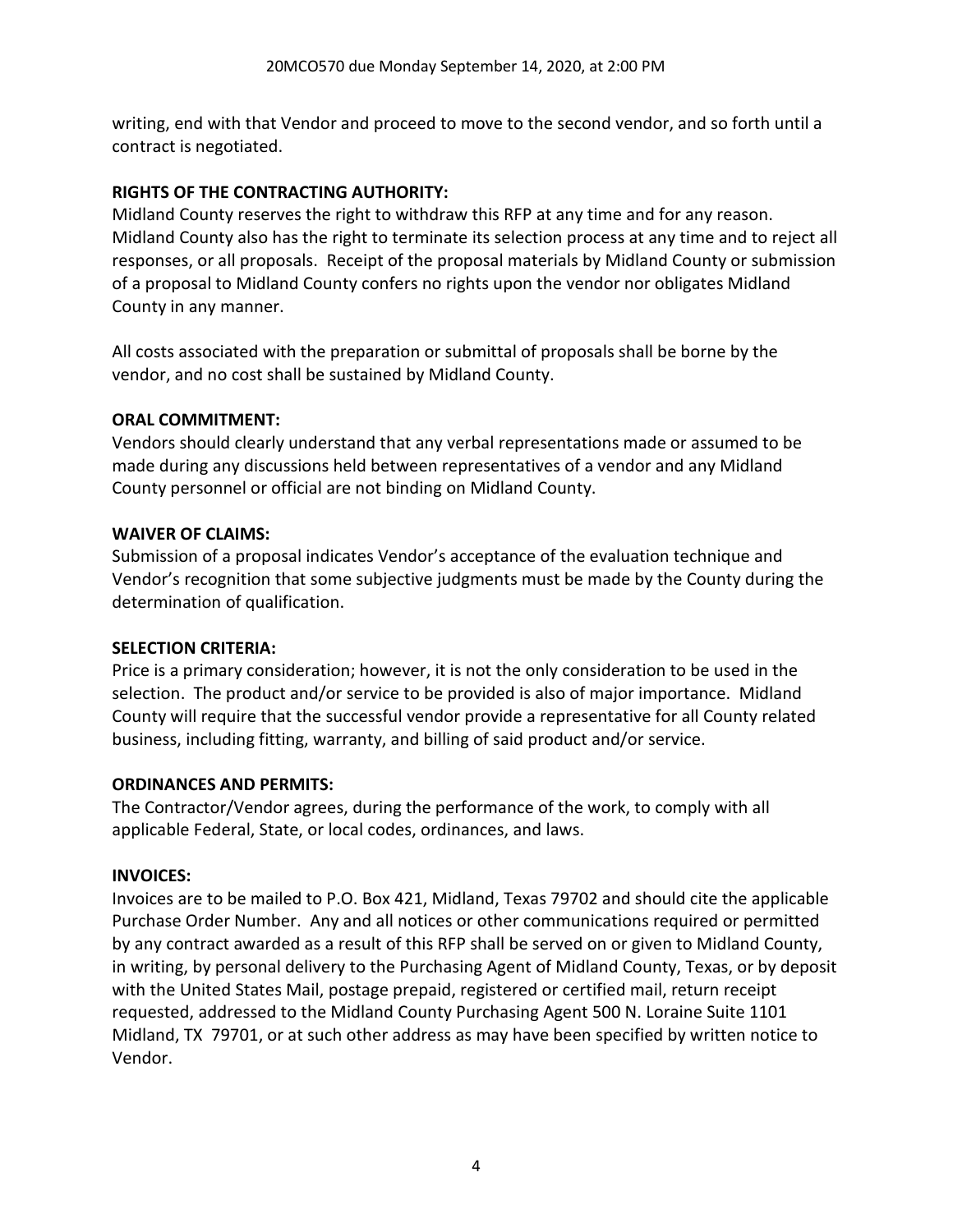### **INSURANCE:**

The awarded Vendor will maintain such insurance that will protect the Vendor and the County from claims under the Workers' Compensation Acts, and any amendments thereof, and from any other claims for damages from personal injury, including death, which may arise from operations under this agreement, whether such operations be by themselves or by any subcontractor, or anyone directly or indirectly employed by either of them. Current certificates of insurance shall be furnished to Midland County and shall show all applicable coverage(s). Any subcontractor must adhere to the same requirements listed above and below (with the exception of the pollution liability, if required).

## **Other insurance requirements are:**

-General Liability (including completed operations) with a \$1,000,000 per occurrence limit and \$2,000,000 general aggregate.

Midland County will require the selected Vendor to name Midland County as an additional insured for both the general liability and auto liability. A waiver of subrogation in favor of the County is required for the workers compensation. If the additional insured status or waiver of subrogation is not on a blanket basis, please send a copy of the actual endorsements prior to commencement of any work. All insurance must be placed through an insurance carrier licensed to operate in Texas and have an AM Best Rating greater than A-VI.

## **INDEMNIFICATION:**

The Vendor shall defend, indemnify and save whole and harmless the County and all its officers, agents and employees from and against any and all demands, claims, suits, or causes of action of any character, name, kind or description brought for, or on account of, arising out of or in connection with the Vendor's performance or non-performance of any obligation of Vendor or any negligent act, misconduct or omission of the Vendor in the performance of its contractual obligations. The Vendor shall defend, indemnify, save, and hold harmless the County and its officers, agents, representatives and employees from and against any and all demands, claims, suits, or causes of action of any character, name, kind or description brought for, on account of, arising out of or in connection with Vendor's product or service.

## **STATUS OF INDEPENDENT CONTRACTOR:**

Vendor shall be considered an independent contractor, for all purposes. Vendor will not at any time, directly or indirectly, act as an agent, servant, representative or employee of the County. Vendor will not take any action which is intended to create any commitments, duties, liabilities or obligations on behalf of the County, without prior written consent of the County.

## **PARTIAL INVALIDITY:**

In the event any one or more of the provisions contained in this RFP or any contract resulting therefore, for any reason, be held to be invalid, illegal or unenforceable in any respect, such invalidity, illegality or unenforceability shall not affect any other provision of this RFP or any contract resulting therefore and this RFP or the contract resulting therefore shall be construed as if such invalid, illegal or unenforceable provision had never been contained herein.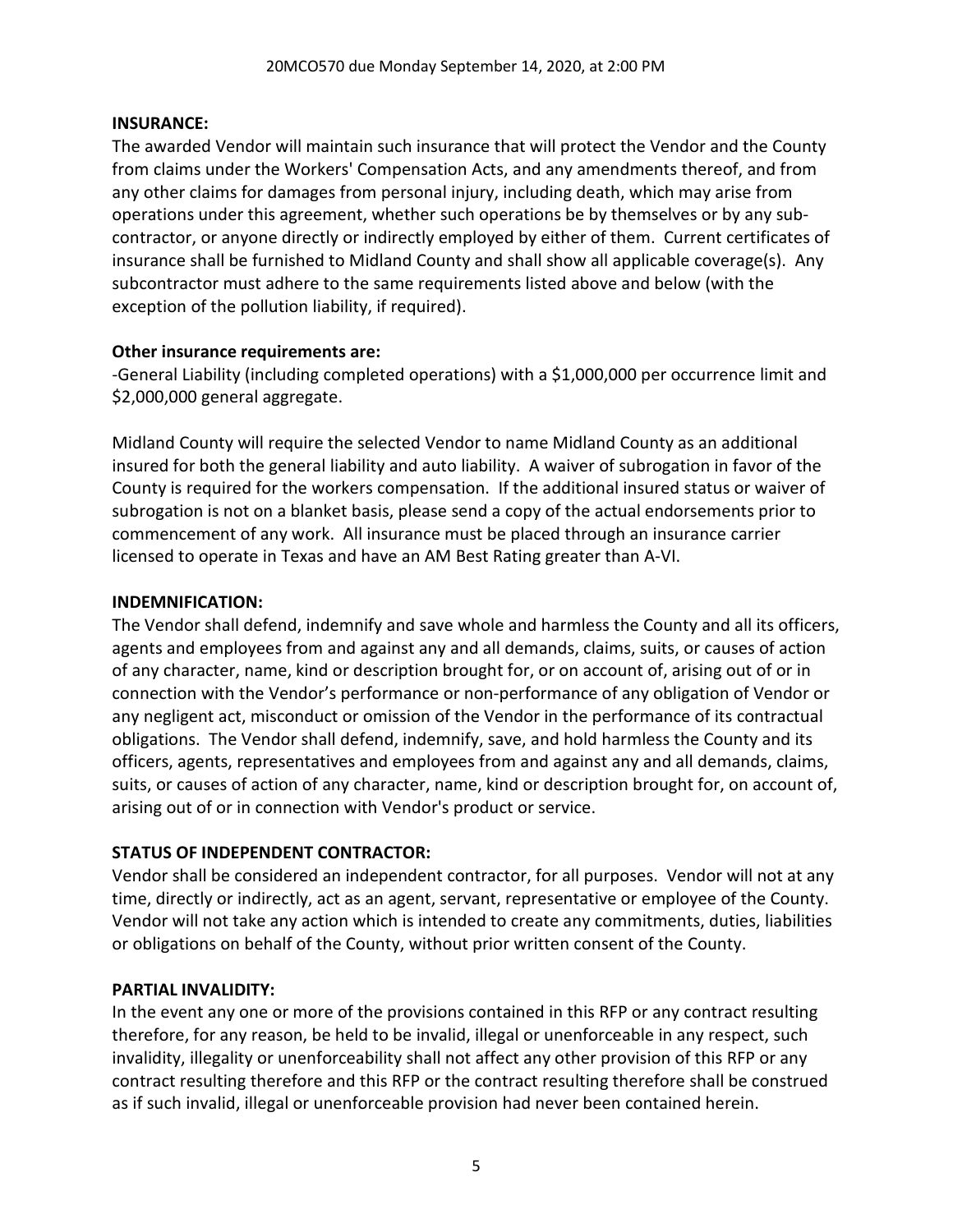## **CONTRACT TERMINATION:**

Non-performance of the Vendor/Contractor in terms of specifications or noncompliance with terms of this contract shall be basis for termination of the contract by the County. Termination in whole or in part, by the County may be made at its option and without prejudice to any other remedy to which it may be entitled at law or in equity, or elsewhere under this contract, by giving (60) sixty days written notice to the Contractor/Vendor with the understanding that all work being performed under this contract shall cease upon the date specified in such notice. The County shall not pay for work, equipment, services or supplies which are unsatisfactory. Contractor/Vendor may be given reasonable opportunity prior to termination to correct any deficiency. This, however, shall in no way be construed as negating the basis for termination for non-performance. The right to terminate the notice thereof is controlled by these proposal specifications and is not subject to being altered by contract.

## **LAW GOVERNING:**

The parties under contract shall be subject to all Federal laws and regulations, and all rules and regulations of the State of Texas. The laws of the State of Texas shall govern the interpretation and application of the contract; regardless of where any disagreement over its terms should arise or any case of action arise. Vendor agrees to follow all local, state and federal laws.

#### **REMEDIES:**

The successful vendor and Midland County agree that both parties have all rights, duties, and remedies available as stated in the Uniform Commercial Code.

#### **VENUE:**

It is hereby agreed that the contract will be made in Midland, Midland County, Texas, and any dispute arising as a result of it shall be governed by the laws of the State of Texas for the purpose of any law suit, and the parties agree that such lawsuit shall be brought in Midland County, Texas.

#### **FUNDING CONTINGENCY:**

Any contract awarded pursuant to this RFP shall be contingent on sufficient funding and authority being made available in each fiscal period by the appropriate officials of Midland County. If sufficient funding or authority is not made available, the contract shall become null and void.

#### **ASSIGNMENT:**

The Contractor shall not sell, assign transfer or convey this contract in whole or in part, without the prior written consent of the County.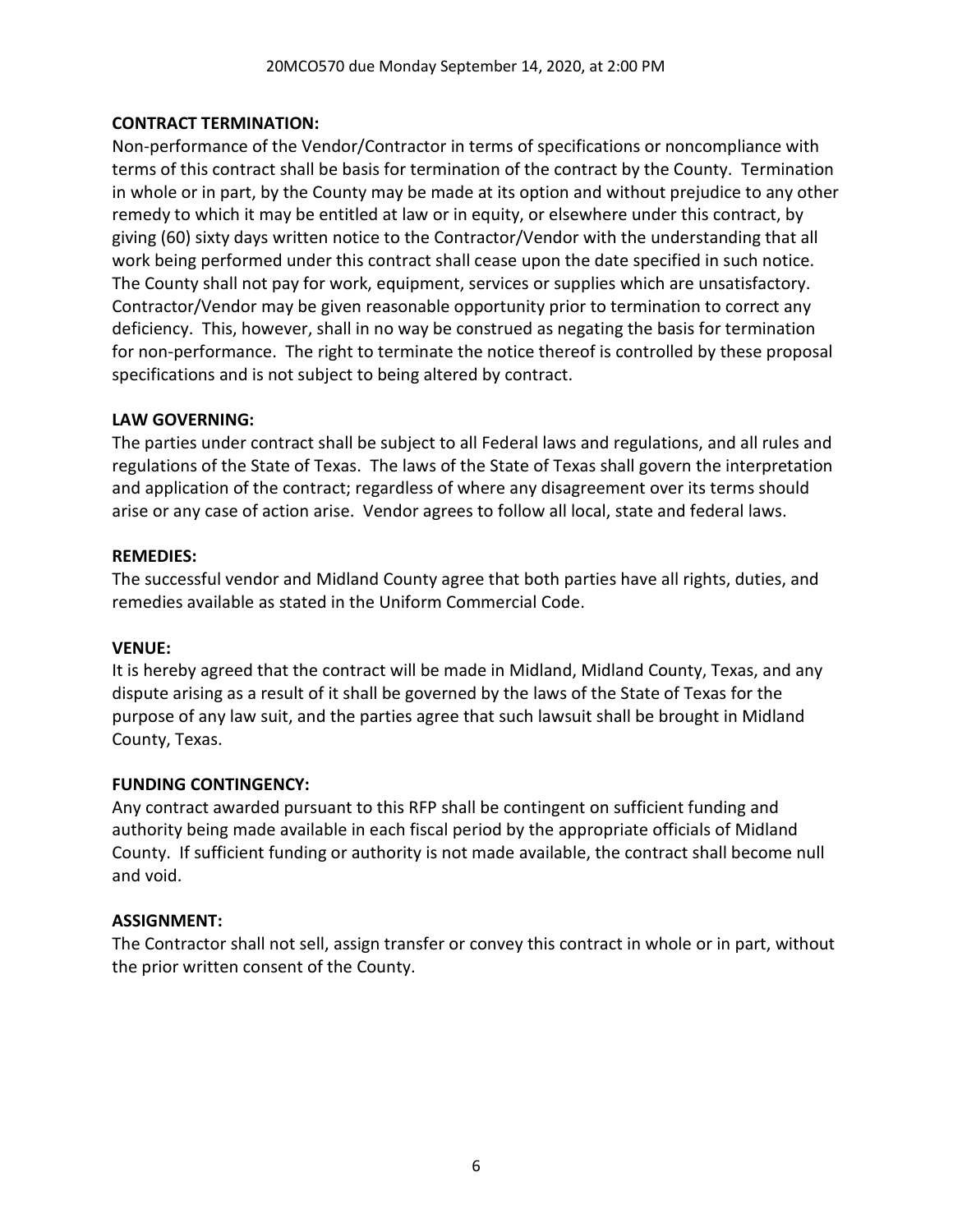# **REQUIRED FORM COMPANY AFFIDAVIT**

The affiant, The affiant, The affiant,  $\frac{1}{2}$  states with respect to this submission to County:

I (we) hereby certify that if the contract is awarded to our firm that no member or members of the governing body, elected official or officials, employee or employees of said County, or any person representing or purporting to represent the County, or any family member including spouse, parents, or children of said group, has received or has been promised, directly or indirectly, any financial benefit, by way of fee, commission, finder's fee or any other financial benefit on account of the act of awarding and/or executing a contract.

I hereby certify that I have full authority to bind the company and that I have personally reviewed the information contained in the RFP and this submission, and all attachments and appendices, and do hereby attest to the accuracy of all information contained in this submission, including all attachments and exhibits.

I acknowledge that any misrepresentation will result in immediate disqualification from any consideration in the submission process.

I further recognize that County reserves the right to make its award for any reason considered advantageous to the County. The company selected may be without respect to price or other factors.

|                                                                               | Phone _______________________ |  |  |  |  |
|-------------------------------------------------------------------------------|-------------------------------|--|--|--|--|
|                                                                               |                               |  |  |  |  |
| Type of business organization (corporation, LLC, partnership, proprietorship) |                               |  |  |  |  |
|                                                                               |                               |  |  |  |  |
|                                                                               |                               |  |  |  |  |
|                                                                               |                               |  |  |  |  |

Notary Seal Below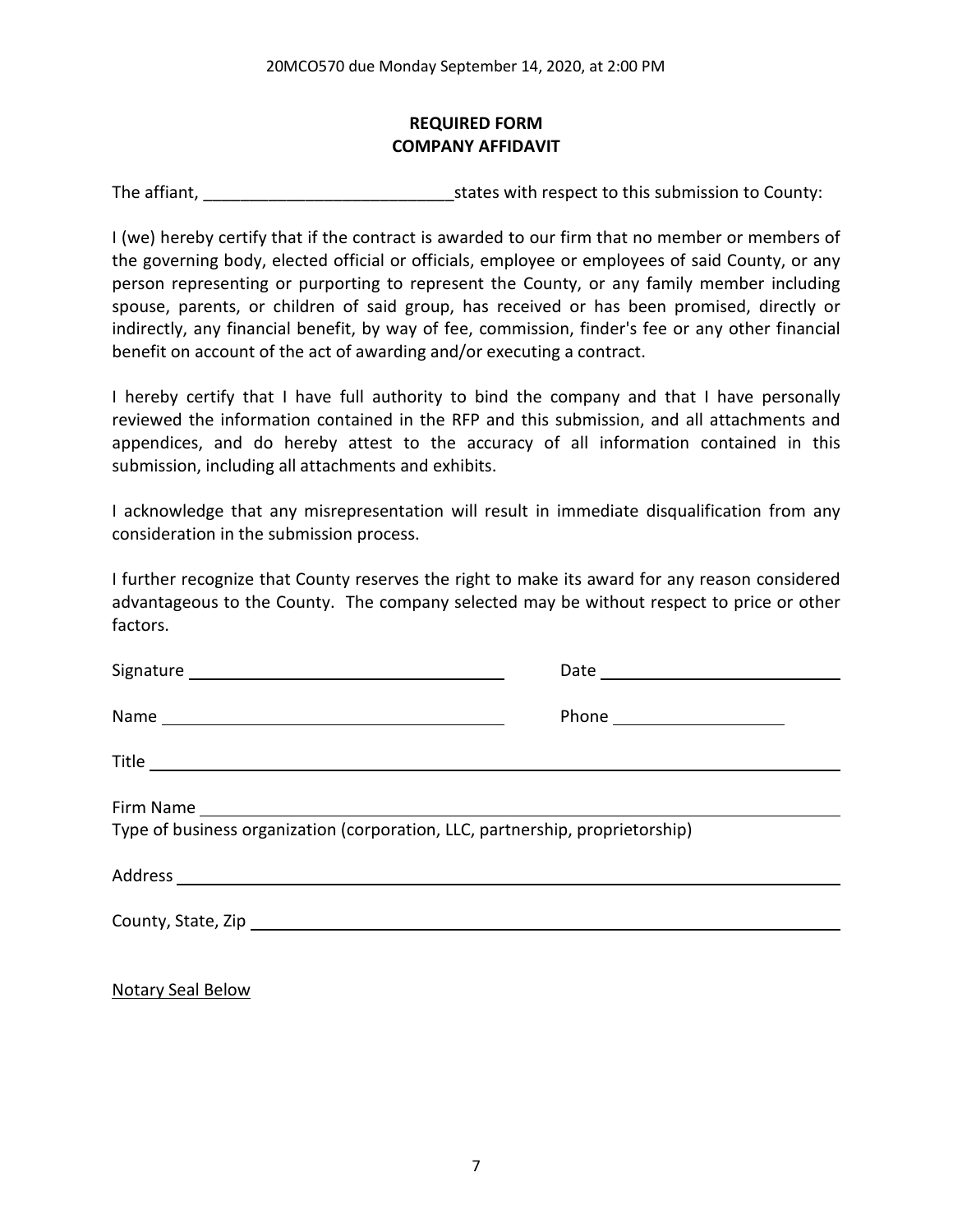### **SPECIFICATION**

### **PURPOSE:**

Midland County is in need of a vendor to provide a trade-in for current guns owned by Midland County Sheriff's Office and to provide new hand guns and extra factoy magazines to Midland County Sheriff's Office.

## **SUBCONTRACTOR AND/OR SUPPLIER IDENTIFICATION:**

Should the Bidder subcontract any work, the Bidder shall indicate below the name of each subcontractor and/or supplier the bidder will use in the performance of the contract. The Bidder shall specify the work to be performed by the subcontractor or the materials to be provided by the supplier. Any changes in subcontractor and/or supplier listed below shall require prior approval by the Purchasing Office.

## **SPECIFICATIONS:**

Midland County Sheriff's Office will be trading in their current various guns and purchasing only one type of gun for each deputy, Sig Sauer P320 X Carry. Midland County also needs to purchase extra factor magazines for the Sig Sauer P320 X Carry. Bidder must provide an offer for each trade in gun. The awarded bidder must take possession of all trade in guns. All trade in guns are considered "as is" and vendor assumes all liability of these trade in guns.

#### **CONTRACT TERM:**

This contract will last for 12 months and renew annually, unless either Midland County or Vendor provides a 60 day notice to cancel or not renew.

#### **REFERENCES:**

Please provide at least 3 references, preferably any local/state government clients that the vendor has provided a similar type of product/service as requested in this RFP.

#### **EVALUATION PROCESS:**

The County will award to the bidder that submits a bid which represents the "best value" to the County. The best value shall not be based solely upon price, but the bid which receives the highest cumulative score for each of the evaluation factors delineated herein.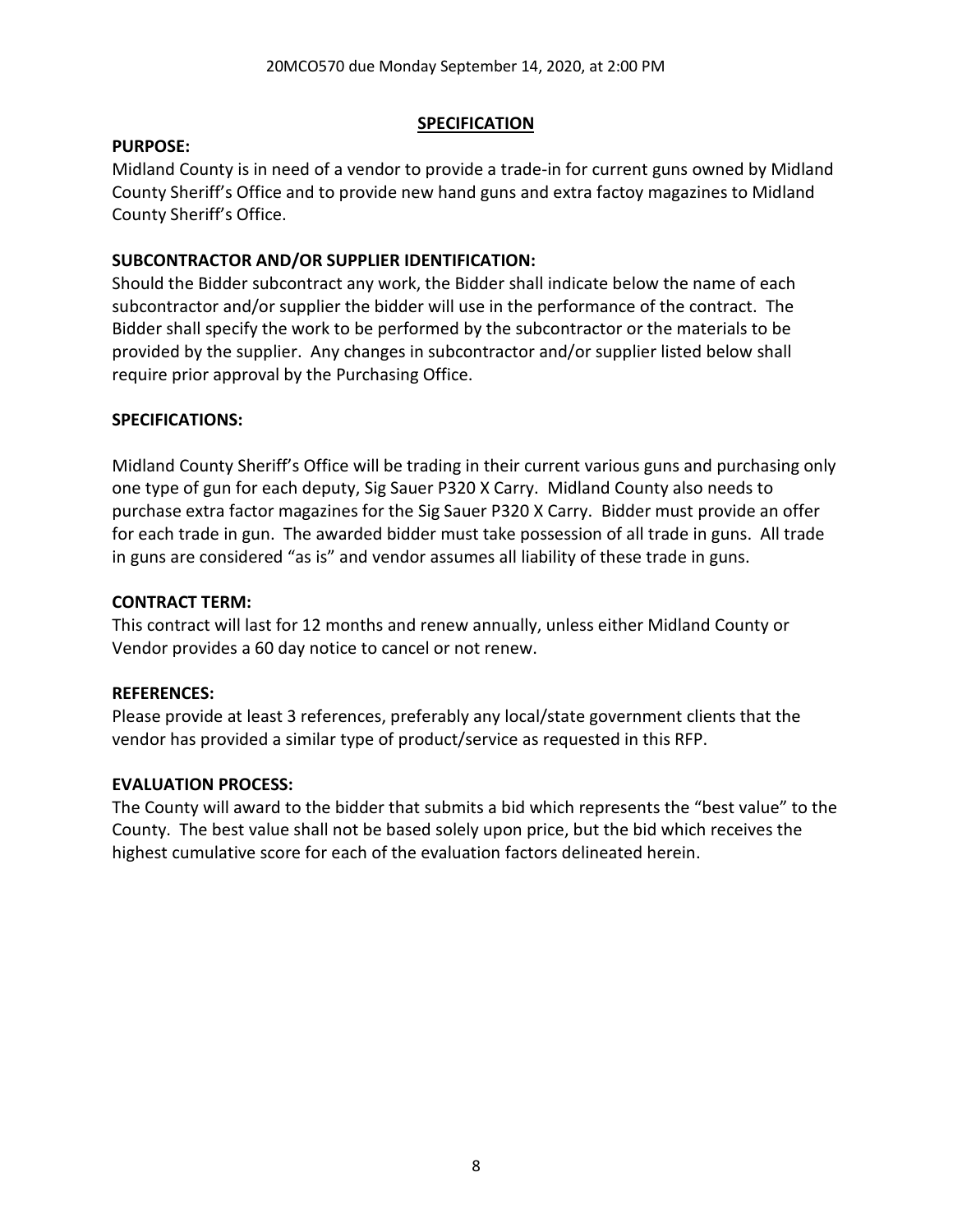## **CRITERIA:**

Introduction (Executive Summary): 1 page maximum

Tab 1 Previous Related Experience: (10 points, maximum)

- Indicate experience with publicly funded entities of same approximate size. Be sure to indicate any previous experience with Midland County.
- Indicate any contracts terminated due to breach of contract by Vendor.

Tab 2 Identity and Location of Vendor: (40 points, maximum)

• Indicate the exact legal name of Vendor, its corporate location, any local/regional offices near Midland County, shipping warehouse location, length of time in business.

Tab3 References: (Include name, address, and phone number of contact person): (10 points, maximum)

• Indicate (3 minimum) references who can attest to the Vendor's ability to provide these goods/services.

Tab 5 Cost: (40 points, maximum)

• Indicate the Vendor's proposed costs by completing and returning PAGES 10 - 15.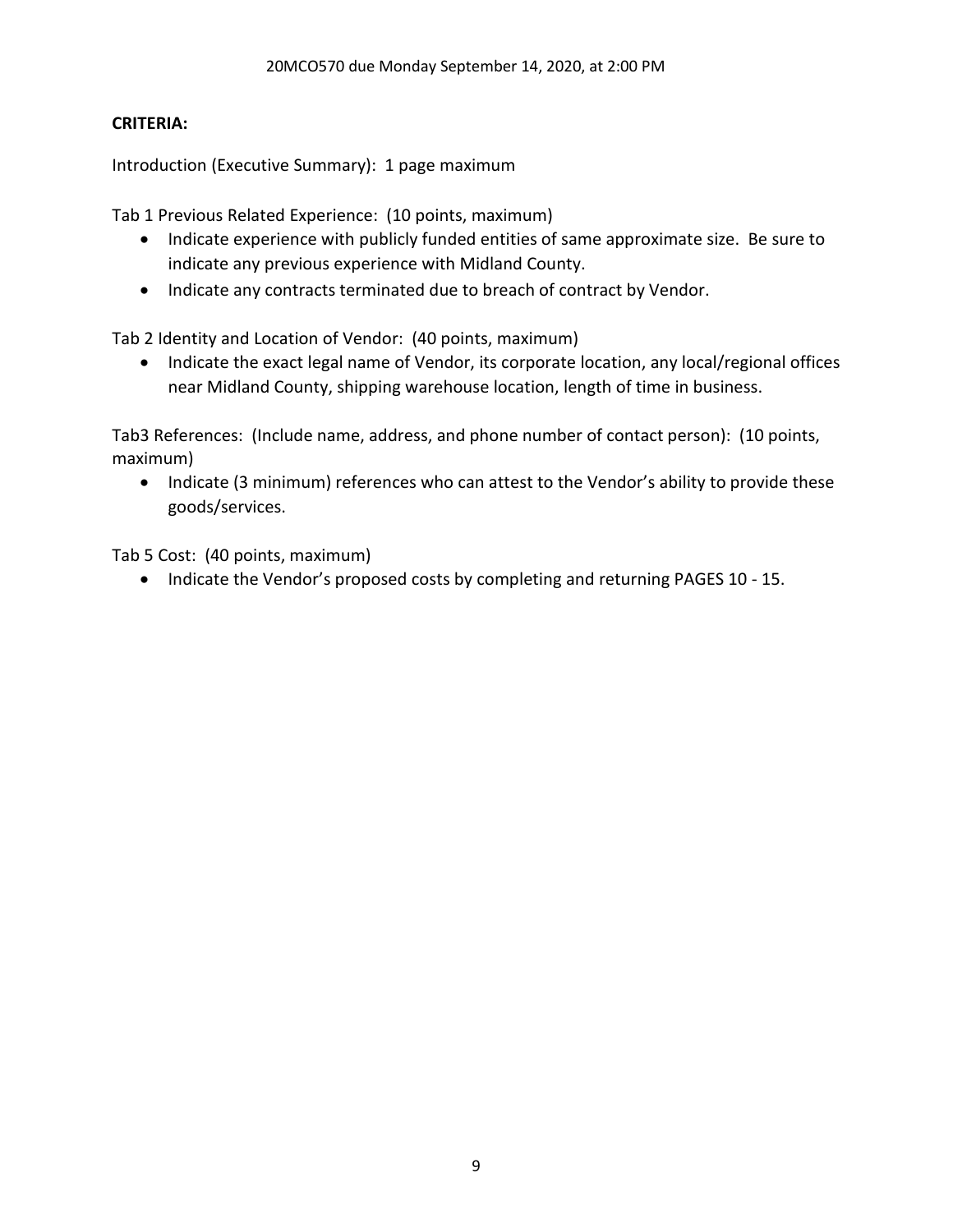Midland County will be purchasing a quantity of 107 guns and 50 extra magazines at one time for this first order. We would like to continue to purchase each handgun as needed through this contract.

| <b>DESCRIPTION</b>                      | <b>QTY</b> | <b>COST PER ITEM</b> |
|-----------------------------------------|------------|----------------------|
| Sig Sauer P320 X Carry                  | 107        |                      |
| Original 17 round factory Sig magazines | 50         |                      |
| <b>TOTAL PURCHASE PRICE</b>             |            |                      |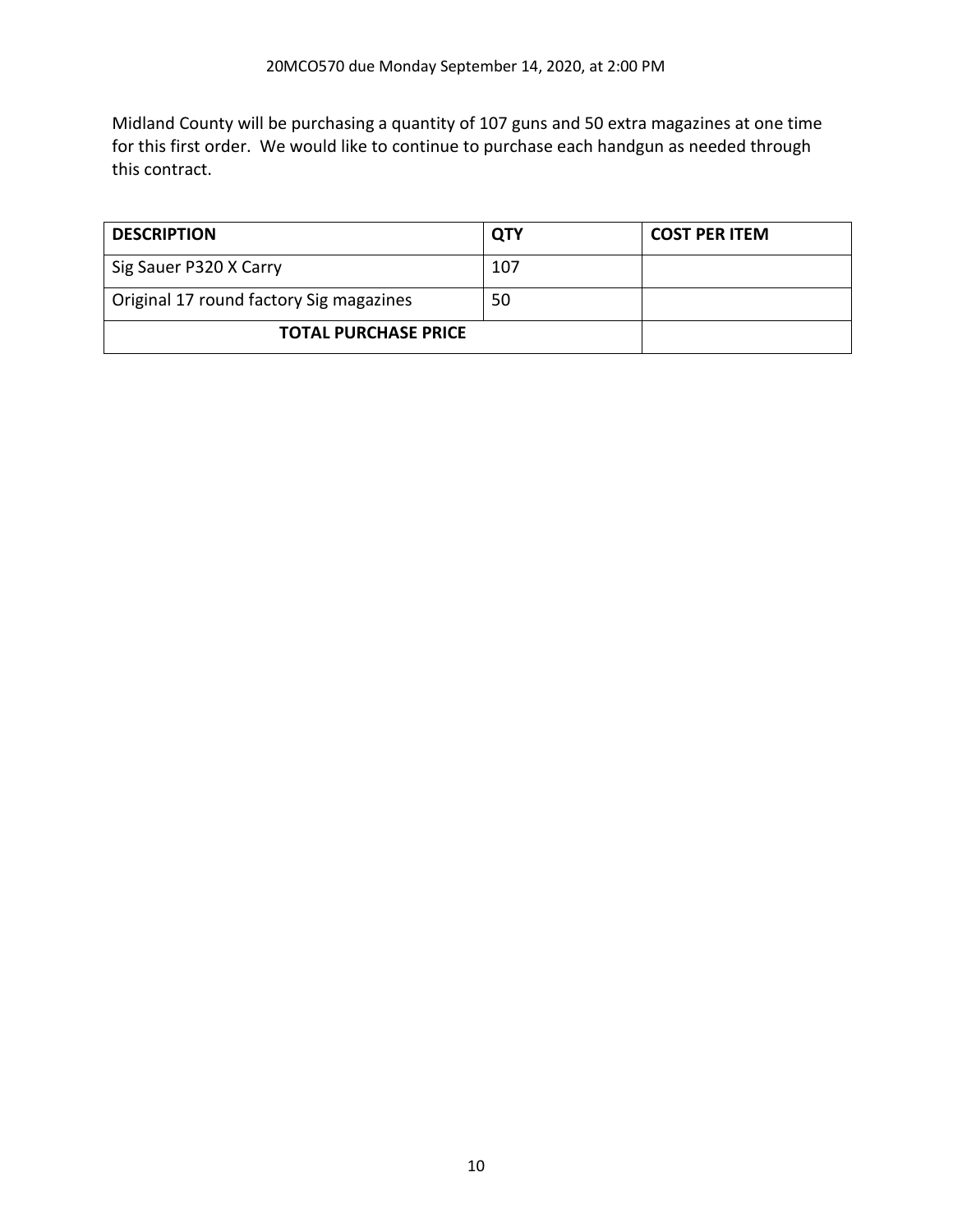# TRADE IN WEAPONS:

| <b>ITEM#</b>   | <b>MAKE</b>        | <b>MODEL</b> | <b>CALIBER</b> | <b>SERIAL#</b> | <b>TRADE IN VALUE</b> |
|----------------|--------------------|--------------|----------------|----------------|-----------------------|
| $\mathbf{1}$   | Glock              | 22           | 40             | <b>FYM424</b>  |                       |
| $\overline{2}$ | Glock              | 21           | 45             | <b>DLK646</b>  |                       |
| 3              | Glock              | 22           | 40             | ZYU072         |                       |
| 4              | Glock              | 22           | 40             | ZYU074         |                       |
| 5              | Glock              | 22           | 40             | ZYU077         |                       |
| 6              | Glock              | 17           | 9mm            | BACS998        |                       |
| $\overline{7}$ | Glock              | 21           | 45             | <b>MRR435</b>  |                       |
| 8              | Glock              | 21           | 45             | <b>MRR433</b>  |                       |
| 9              | Glock              | 21           | 40             | <b>MRR430</b>  |                       |
| 10             | Glock              | 21           | 45             | <b>MRR434</b>  |                       |
| 11             | Glock              | 21           | 45             | <b>MRR431</b>  |                       |
| 12             | Glock              | 17           | 9mm            | BACS995        |                       |
| 13             | Glock              | 17           | 9mm            | BACS994        |                       |
| 14             | Glock              | 22           | 40             | FZW192         |                       |
| 15             | Glock              | 17           | 9mm            | BACS997        |                       |
| 16             | Glock Gen 4        | 21           | 45             | BFCU799        |                       |
| 17             | Glock              | 21           | 45             | <b>MRR414</b>  |                       |
| 18             | Glock              | 21           | 45             | <b>MRR411</b>  |                       |
| 19             | Glock              | 21           | 45             | <b>CAH377</b>  |                       |
| 20             | Glock              | 21           | 45             | EDP692         |                       |
| 21             | Glock              | 21           | 45             | <b>CFV768</b>  |                       |
| 22             | Glock              | 21           | 45             | <b>MRR418</b>  |                       |
| 23             | Glock              |              | 45             | <b>CAH354</b>  |                       |
| 24             | Glock              | 21           | 45             | CFV767US       |                       |
| 25             | Glock              | 21           | 45             | <b>MRR426</b>  |                       |
| 26             | Glock              | 21 SF        | 45             | <b>MRR415</b>  |                       |
| 27             | Glock Gen4         | 21           | 45             | <b>VBK825</b>  |                       |
| 28             | Glock              | 21           | 45             | <b>CAH352</b>  |                       |
| 29             | Glock (Slim Frame) | 21           | 45             | <b>MRR417</b>  |                       |
| 30             | Glock              | 21           | 45             | <b>MRR432</b>  |                       |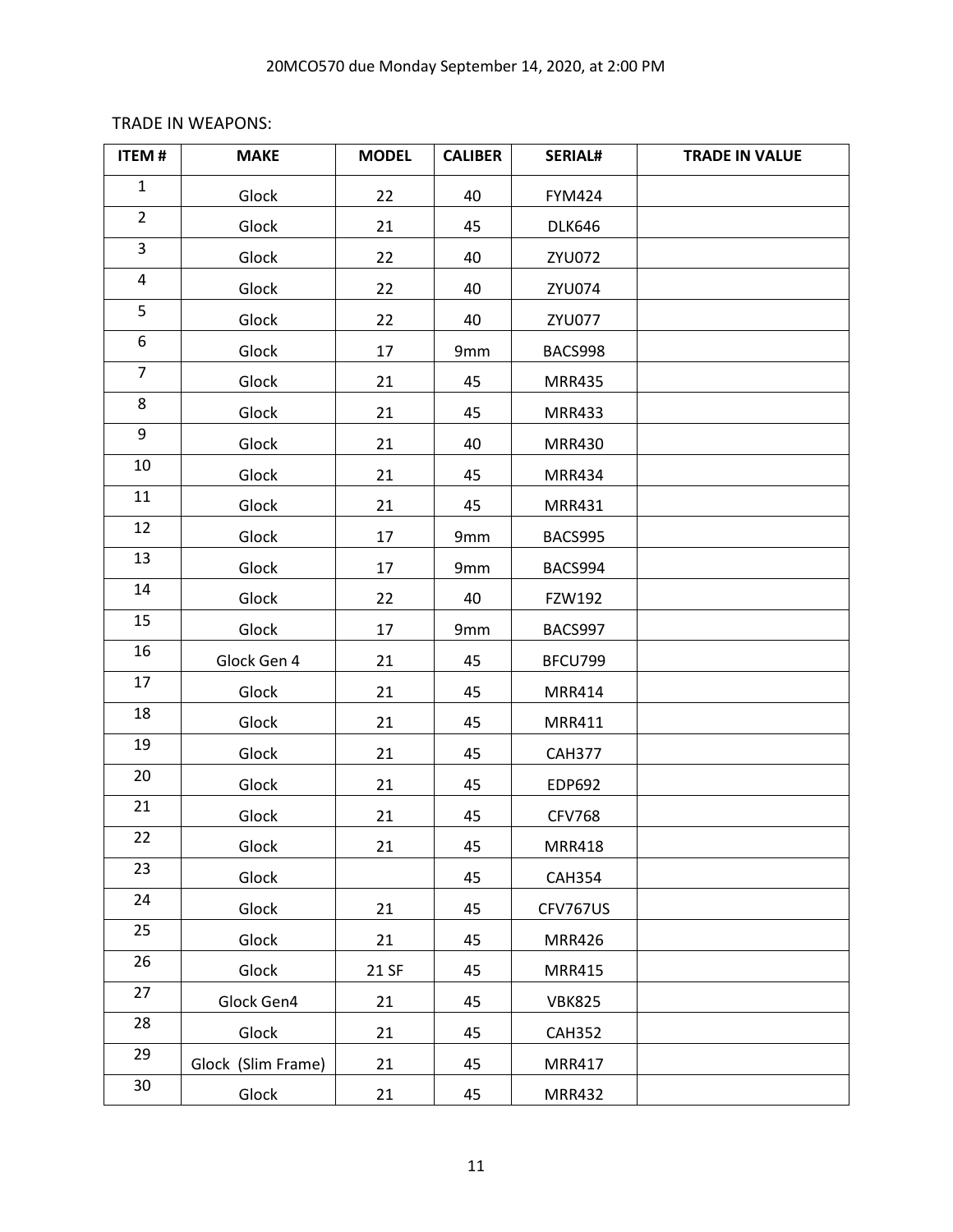| <b>ITEM#</b> | <b>MAKE</b>                       | <b>MODEL</b>      | <b>CALIBER</b> | <b>SERIAL#</b> | <b>TRADE IN VALUE</b> |
|--------------|-----------------------------------|-------------------|----------------|----------------|-----------------------|
| 31           | Glock                             | 21                | 45             | <b>CAH375</b>  |                       |
| 32           | Glock                             | 21                | 45             | <b>MRR425</b>  |                       |
| 33           | GLOCK 30                          |                   | 45             | CDX252         |                       |
| 34           | Glock                             | 21                | 45             | <b>WCY527</b>  |                       |
| 35           | Glock                             | 21                | 45             | <b>MRR407</b>  |                       |
| 36           | Glock                             | 17                | 9mm            | BACS993        |                       |
| 37           | Glock                             | 21                | 45             | <b>MRR408</b>  |                       |
| 38           | Glock                             | 21                | 45             | <b>MRR416</b>  |                       |
| 39           | Glock                             | 21                | 45             | <b>CAH373</b>  |                       |
| 40           | Glock                             | 21                | 45             | <b>MRR405</b>  |                       |
| 41           | Glock                             | 21                | 45             | <b>MRR419</b>  |                       |
| 42           | Glock                             | 22                | 40             | <b>FYM421</b>  |                       |
| 43           | Glock                             | 21                | 45             | <b>MRR420</b>  |                       |
| 44           | Kimper                            | <b>Custom TLE</b> | 45             | K186922        |                       |
| 45           | Kimber                            | <b>Custom TLE</b> | 45             | K186929        |                       |
| 46           | Kimber                            | <b>Custom TLE</b> | 45             | K186939        |                       |
| 47           | Kimber                            | Custom TLE        | 45             | K162815        |                       |
| 48           | Kimber                            | <b>Custom TLE</b> | 45             | K225175        |                       |
| 49           | Kimber                            | <b>Custom TLE</b> | 45             | K162808        |                       |
| 50           | <b>KIMBER</b>                     | PRO <sub>2</sub>  |                | KR67912        |                       |
| 51           | Kimber Custom TLE<br>$\mathbf{I}$ |                   | 45             | K173814        |                       |
| 52           | <b>SMITH &amp; WESSON</b>         | 4006              | 40             | <b>VDF9595</b> |                       |
| 53           | Glock                             | 21                | 45             | <b>MRR406</b>  |                       |
| 54           | Walter                            |                   | 380            | S079699        |                       |
| 55           | Sig Sauer                         | P230              | 380            | S003541        |                       |
| 56           | <b>SIG SAUER</b>                  |                   | 380            | S110769        |                       |
| 57           | Sig Sauer P230                    | P230              | 9mm            | S128819        |                       |
| 58           | Smith Wesson                      | 4006              | 40             | <b>VDF5594</b> |                       |
| 59           | <b>SMITH &amp; WESSON</b>         | 659               | 9MM            | <b>TBH6353</b> |                       |
| 60           | <b>RUGER</b>                      | P89               | 9MM            | 309-53453      |                       |
| 61           | DERRINGER EXCAM                   |                   | 38             | L92309         |                       |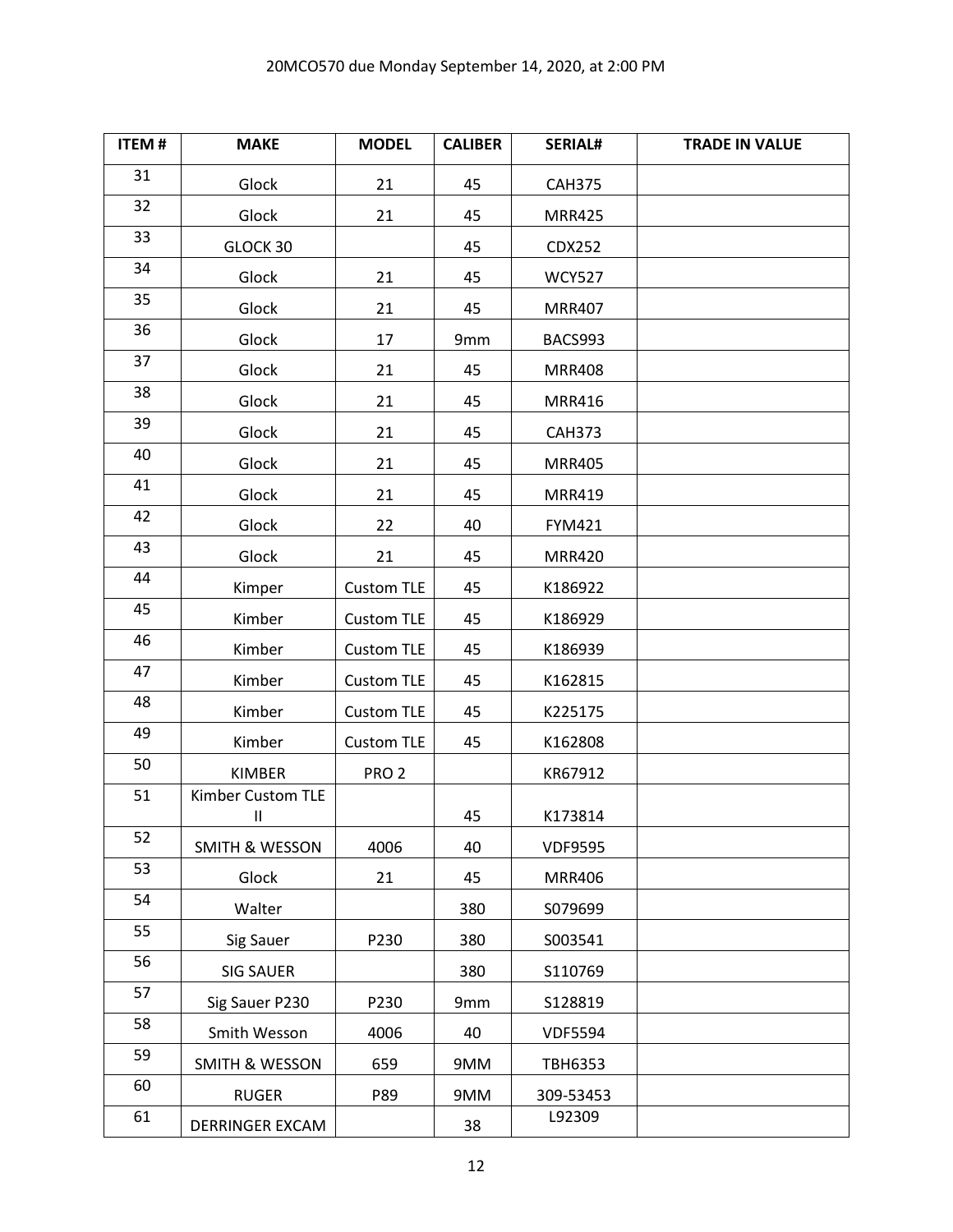| <b>ITEM#</b> | <b>MAKE</b>        | <b>MODEL</b>  | <b>CALIBER</b>  | <b>SERIAL#</b> | <b>TRADE IN VALUE</b> |
|--------------|--------------------|---------------|-----------------|----------------|-----------------------|
| 62           | Benelli Super Nova |               | 12g             | Z684845M       |                       |
| 63           | Benelli Super Nova |               | 12g             | Z684691D       |                       |
| 64           | Benelli            |               | 12g             | Z684765M       |                       |
| 65           | Benelli            |               | 12g             | Z666514X       |                       |
| 66           | Benelli            |               | 12g             | Z684761C       |                       |
| 67           | Benelli Super Nova |               | 12 <sub>g</sub> | Z684764J       |                       |
| 68           | Remington          | 870           | 12g             | V956071V       |                       |
| 69           | Remington          | 870           | 12g             | D529404M       |                       |
| 70           | Remington          | 870           | 12g             | D361539M       |                       |
| 71           | Benelli            |               | 12g             | M092951        |                       |
| 72           | Remington Pol Mag  | 870           | 12g             | CC74526D       |                       |
| 73           | Mossberg           | 590           | 12 <sub>g</sub> | V0033636       |                       |
| 74           | Remington Police   | <b>Nov-87</b> | 12g             | PC704253       |                       |
| 75           | Remington Pol Mag  | 870           | 12g             | CC69974E       |                       |
| 76           | Remington Pol Mag  | 870           | 12g             | CC69966E       |                       |
| 77           | Smith Wesson       | M&P-10        | 308             | KN19000        |                       |
| 78           | Remington Pol Mag  | 870           | 12g             | CC13015C       |                       |
| 79           | Mossberg           | 590           | 12 <sub>g</sub> | V0191266       |                       |
| 80           | Remington Pol Mag  | 870           | 12g             | CC69959E       |                       |
| 81           | Remington Pol Mag  | 870           | 20 <sub>g</sub> | RS64010Y       |                       |
| 82           | Remington          | 870           | 12g             | RS05421N       |                       |
| 83           | Mossberg           | 500           | 12g             | V0048004       |                       |
| 84           | MOSSBERG           | 500           | 12 GA           | V0166243       |                       |
| 85           | Mossberg           |               | 12g             | V0548925       |                       |
| 86           | Mossberg           |               | 12g             | VO285713       |                       |
| 87           | Mossberg           | 500           | 12g             | V0166239       |                       |
| 88           | Mossberg           |               | 12g             | V0047614       |                       |
| 89           | Remington Pol Mag  | 870           | 12 <sub>g</sub> | W647306M       |                       |
| 90           | Remington Pol Mag  | 870           | 12 <sub>g</sub> | AB233753M      |                       |
| 91           | Remington Pol Mag  | 870           | 20 <sub>g</sub> | AB231530M      |                       |
| 92           | Remington          | 870           | 12g             | V956058V       |                       |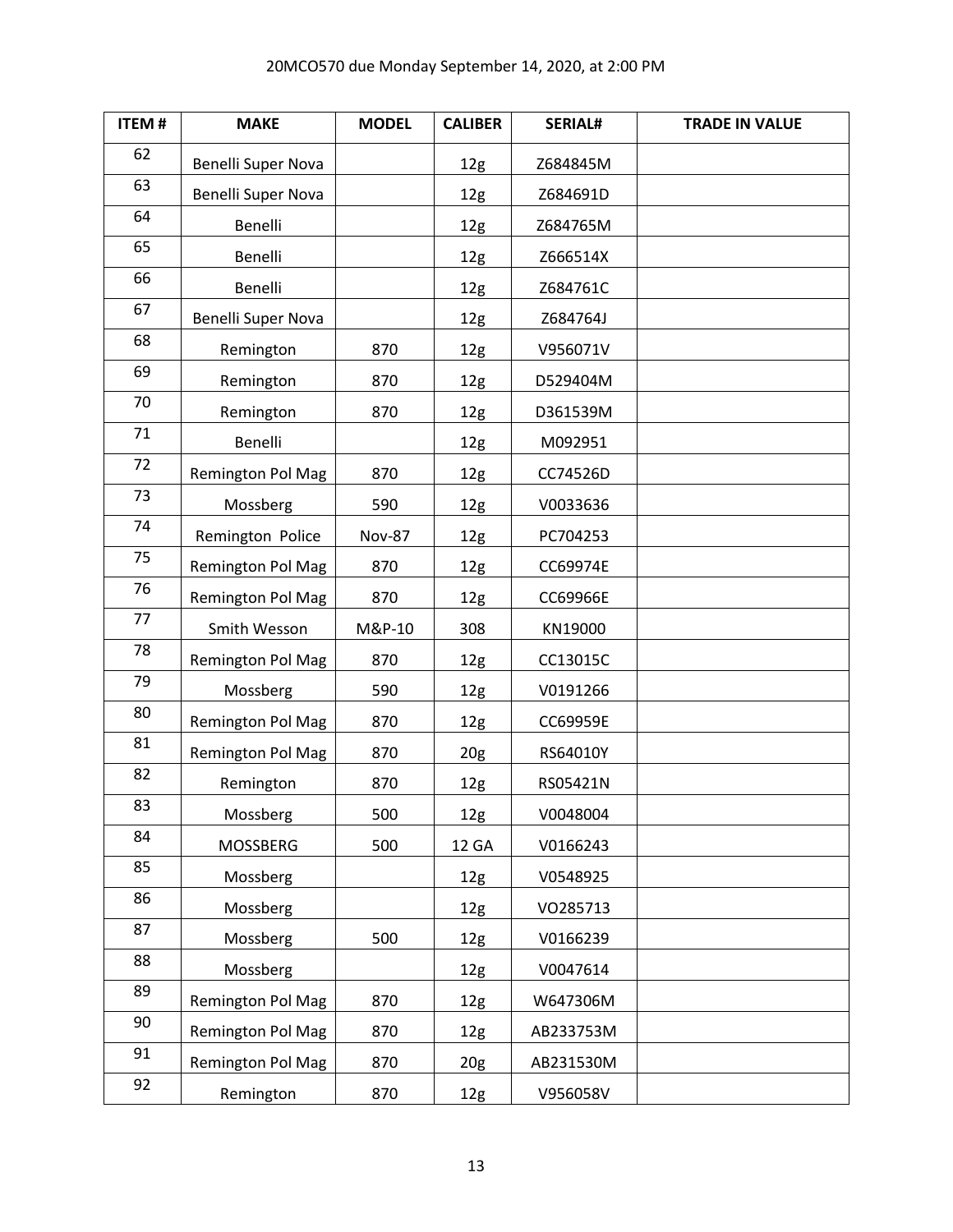| <b>ITEM#</b> | <b>MAKE</b>              | <b>MODEL</b>     | <b>CALIBER</b>  | <b>SERIAL#</b> | <b>TRADE IN VALUE</b> |
|--------------|--------------------------|------------------|-----------------|----------------|-----------------------|
| 93           | Remington<br>Wingmaster  | 870              | 12g             | V956023V       |                       |
| 94           | Remington                | 870              | 12g             | RS61201D       |                       |
| 95           | <b>Remington Pol Mag</b> | 870              | 12 <sub>g</sub> | D577259M       |                       |
| 96           | <b>Remington Mag</b>     | 870              | 12 <sub>g</sub> | W626477M       |                       |
| 97           | Remington                | 870              | 12g             | X118062M       |                       |
| 98           | Remington Pol Mag        | 870              | 12 <sub>g</sub> | D620487M       |                       |
| 99           | Remington<br>Wingmaster  | 870              | 12g             | V936608V       |                       |
| 100          | Remington                | 870              | 12g             | AB441401M      |                       |
| 101          | <b>Remington Pol Mag</b> | 870              | 12 <sub>g</sub> | D577242M       |                       |
| 102          | Remington                | 870              | 12g             | C847802M       |                       |
| 103          | Winchester               |                  | 12 <sub>g</sub> | 42954          |                       |
| 104          | Remington 11-87          |                  | 12 <sub>g</sub> | PC293100       |                       |
| 105          | Mossberg                 |                  | 12g             | H959217        |                       |
| 106          | Rimington                | 870              | 12 <sub>g</sub> | V956128V       |                       |
| 107          | Winchester               | 1200             | 12 <sub>g</sub> | 148730         |                       |
| 108          | Remington                |                  | 12g             | P293135        |                       |
| 109          | <b>WINCHESTER</b>        | <b>SHOTGUN</b>   | 12 GA           | L1641575       |                       |
| 110          | Remington 870 Mag        |                  | 12 <sub>g</sub> | W597728M       |                       |
| 111          | Remington                | 870              | 12 <sub>g</sub> | V936611V       |                       |
| 112          | Remington                | 870              | 12g             | W601774M       |                       |
| 113          | Remington Pol Mag        | 870              | 12g             | W626671M       |                       |
| 114          | Springfield              | M14              | 308             | 226670         |                       |
| 115          | Springfield              | M <sub>1</sub> A | 308             | 227099         |                       |
| 116          | Springfield              | Socom            | 308             | 227456         |                       |
| 117          | SPRINGFIELD              |                  |                 | 226866         |                       |
| 118          | Springfield              | M1A              | 308             | 227528         |                       |
| 119          | Smith Wesson             | M&P-10           | 308             | KN19650        |                       |
| 120          | Smith Wesson             | M&P-10           | 308             | KN25999        |                       |
| 121          | Smith Wesson             | M&P-10           | 308             | KN20782        |                       |
| 122          | Smith Wesson             | M&P-10           | 308             | KN19646        |                       |